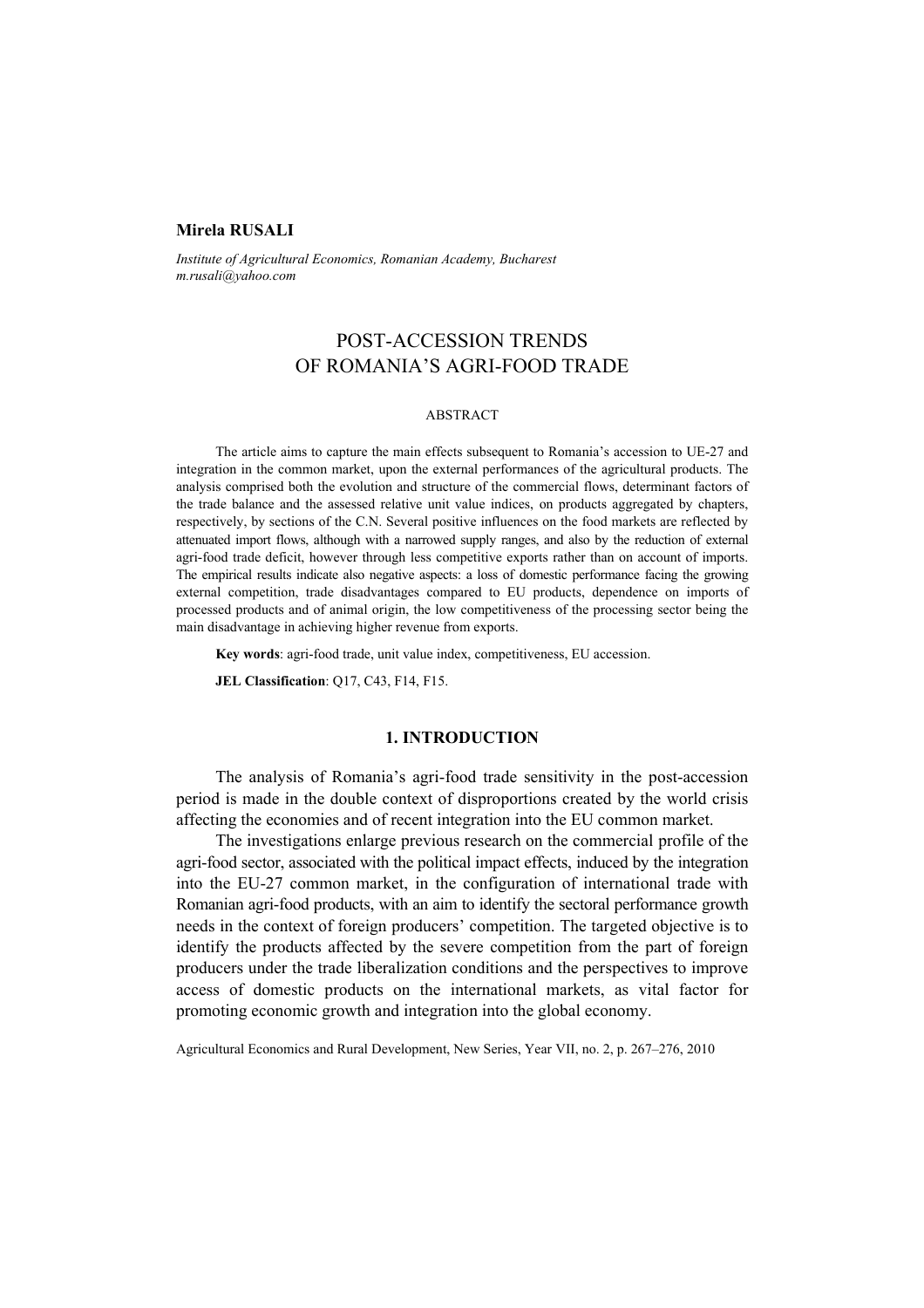### **2. CONCEPTUAL EVOLUTION STAGE**

As a component of the world economic circuit, the international trade is the combined result of the interdependencies of the whole range of national trade policy instruments and effects induced by the institutionalization of international and regional agreements.

By its trade policy, the state seeks to steer and stimulate the development of production for export, which implies the need for sectoral analyses which should provide evaluations and options for the substantiation of decisions. Taking into consideration the fact that the trade policy must be closely coordinated with the foreign exchange policy (Alexandri, Davidovici, Gavrilescu, 2004), the value of commercial flows is influenced by the way in which the foreign exchange flows are regulated.

The performance of the agricultural and food industry sectors is influenced by the effects of fast and significant changes induced by globalization and the evolutions regarding the consumers' lifestyle. Under the background of the recent economic crisis, in which these trends can be intensified in the next years (EC, 2009), the effects and influences upon the production technologies and the agri-food trade can induce disproportions and different evolution levels.

The specialty studies that approach competitiveness at regional level reveal that the determinant factors of competitiveness reside not only in the performance of individual enterprises and their interaction, but also in the assets and social, economic, institutional and public assets of the region itself (EC, 2004).

Therefore, the trade integration is influenced both by qualitative factors and conditions and by measurable elements and processes. Furthermore, the performance under continuous transformation of the agri-food sectors, reflected by the productivity and competitiveness levels, determine both their role in the economy they belong to and the results of participation on foreign markets. From this point of view, the analysis methodology regarding the commercial integration by certain analysts (Hine, 1998) reveals that the evaluation of the foreign trade quality is a useful tool for the support to political decisions regarding the reform and the development of the investigated sector, in the sense of promoting the products with export potential and the products with high value added that provide additional benefits from the international markets.

### **3. MATERIAL AND METHOD**

The study material was based on Romania's agri-food trade flows in the period 2007–2009, using EUROSTAT trade statistics database. The assessments have been made on products aggregated by chapters/sections of the Combined Nomenclature (C.N.), resulting in the main evolution and structural trends, the trade balance determinants and in relation to the agri-food trade unit value indices.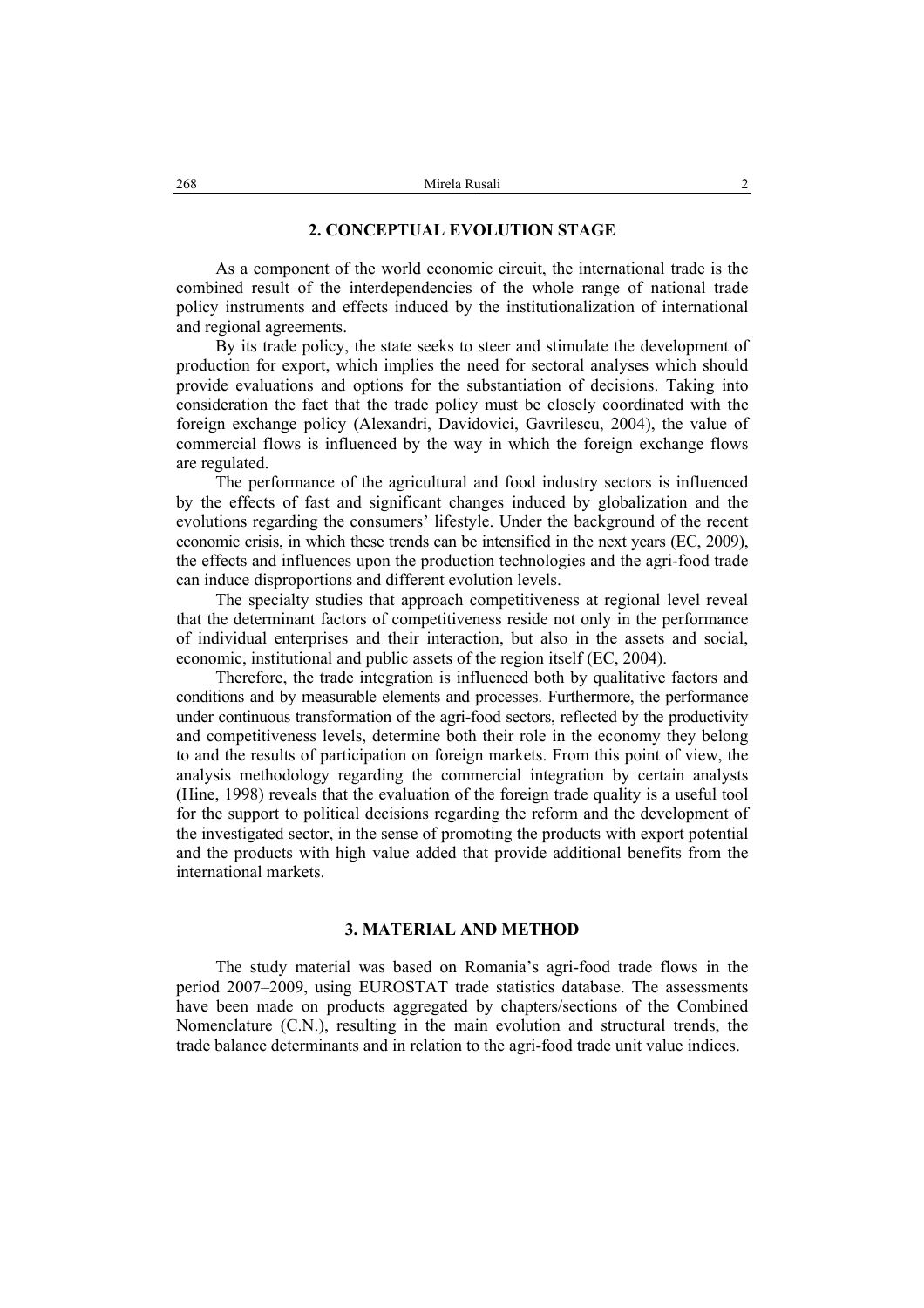The research methods consisted of quantitative and qualitative analysis of the Romanian foreign agri-food trade after Romania's accession to the EU single market. The paper examined the post-accession trends of Romania's agri-food trade that revealed the performance or deficiencies in the face of foreign competitiveness, including sensitive areas of the Romanian food sector which can be particularly exposed to the global crisis. Since the importance of the EU has continuously increased, the assessments on intra-Community agri-food trade highlighted the existing opportunities of the products with expressed export potential and the areas affected by the net imports respectively, by commodity groups.

The assessment methodology of the quality of agri-food trade flows approach the analysis of the vertical or horizontal integration of products through the calculation of relative unit value indices of flows. The analyses covered the products grouped by C.N. sections according to the Common Customs Tariff. The quality of exports is evaluated in relation to imports, by the range of the relative unit values within the classification thresholds of  $+/15%$  (Hine, 1998). In this way, when the unit value indices are lower than 0.85 the products are considered as having low quality, while when these are higher than 1.15 the products are considered of high quality, traded at higher average prices. Similarly, when the unit value index ranges from 0.85 to 1.15, it is considered that the products are horizontally integrated (homogenous); the products are vertically differentiated when the unit values of the trade flows do not fall into the  $+/- 15\%$  margin.

The export and import indices can be used for the calculation of the terms of trade of a given country, representing a critical variable in many open macroeconomic models. Being defined as ratio of export prices to import prices, the results that indicate growth reveal an improvement of the terms of trade of the country. The terms of trade are a significant determinant of the aggregated trade and their quantification helps to explain the global disequilibria at world level.

## **4. RESULTS AND DISCUSSIONS**

In the last two decades, the performance of the Romanian agri-food sector has been influenced by changes in the sector brought about by the internal reforms of political transition to market economy, restructuring and institutional adjustments needed for CAP adoption and integration into the common market resulting from EU membership. In the year 2007, Romania became a EU Member State.

In the period 1999–2006, Romania intensely prepared for the accession to the EU. In this period, the agri-food trade between Romania and the EU countries evolved under the influence of the European Agreement on Agriculture and EU became Romania's main trade partner.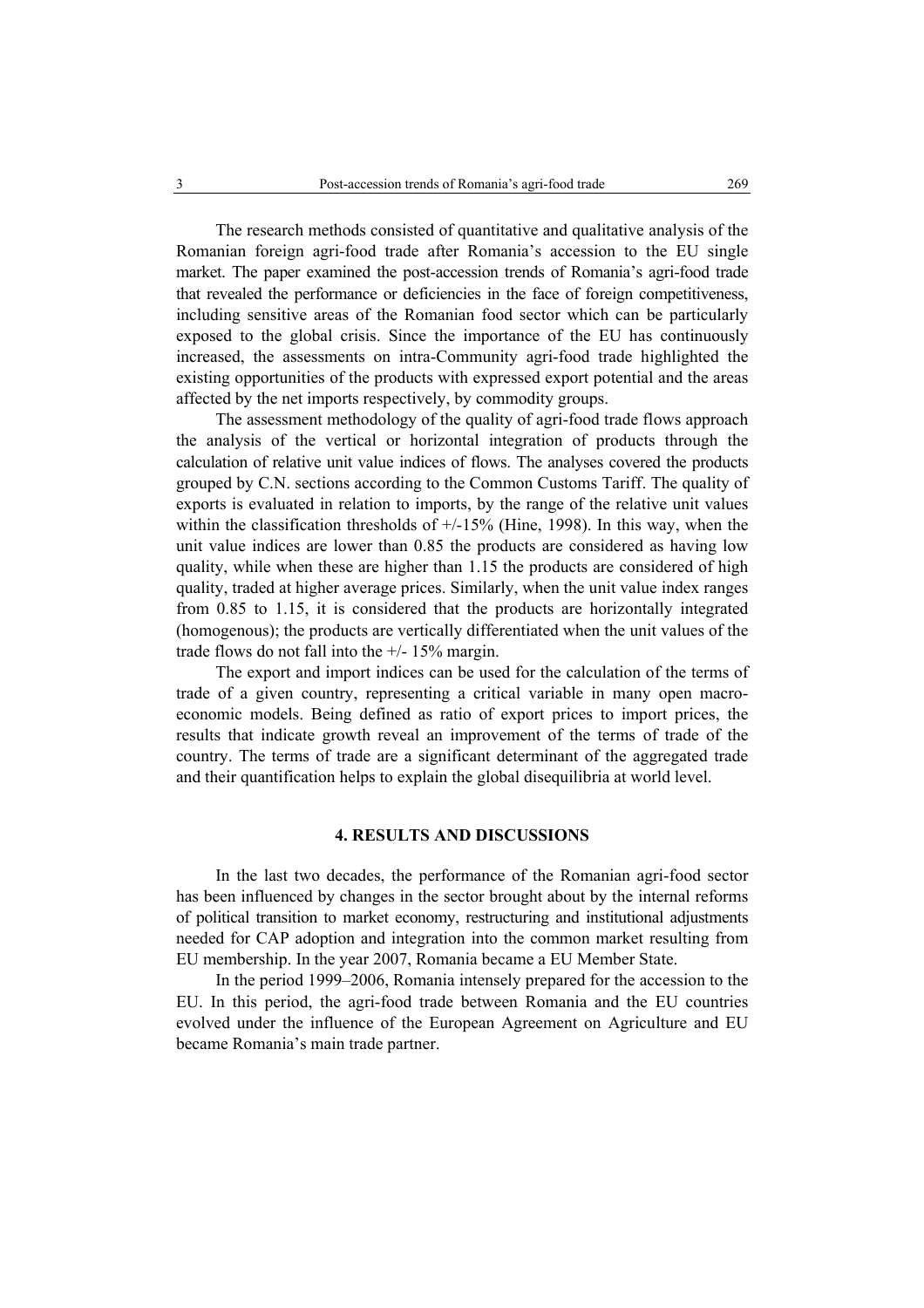As a general feature, the yearly variation of trade in the years previous to accession revealed a greater increase of imports compared to exports, increase of European products competition as a result of the first enlargement to the Central and East-European countries, as well as a trade creation effect on the common internal market.

#### **4.1. Main post-accession effects on the agri-food trade**

The period 2007–2009 was influenced by the post-accession effects of Romania's economy and was reflected in total agri-food trade by a 44% increase compared to 2007, from 4.5 billion euro to 6.5 billion euro in 2008, to reach 6 billion euro in the year 2009.

At the same time, a continuous increase of agri-food opening to the foreign markets was noticed after 2006, significantly larger compared to the evolution of indicators obtained at national level. Romania is highly dependent on the agri-food foreign markets, estimated at 83% for the year 2009 (table 1), this indicator reflecting the low potential compared to the foreign competitiveness.

|                                                          | UM           | 2006  | 2007  | 2008  | 2009  | Changes<br>2009/2008<br>(%) |
|----------------------------------------------------------|--------------|-------|-------|-------|-------|-----------------------------|
| <b>GDP</b>                                               | billion lei  | 344.5 | 416.0 | 504.0 | 401.3 | $-20.4$                     |
| <b>GDP</b>                                               | billion Euro | 97.8  | 124.7 | 136.9 | 94.7  | $-30.8$                     |
| Export (FOB)                                             | billion Euro | 25.9  | 29.5  | 33.6  | 29.1  | $-13.4$                     |
| Import (CIF)                                             | billion Euro | 40.7  | 51.3  | 56.3  | 38.9  | $-31.0$                     |
| Economy's openness degree on<br>foreign markets          | $\%$         | 68.1  | 64.9  | 65.7  | 71.8  | 9.3                         |
| <b>AGRI-FOOD SECTOR</b>                                  |              |       |       |       |       |                             |
| GDP in agriculture                                       | billion lei  | 26.9  | 24.0  | 32.5  | 30.8  | $-5.3$                      |
| GDP in agriculture                                       | billion Euro | 7.6   | 7.2   | 8.8   | 7.3   | $-17.7$                     |
| GDP agr. share ./ GDP                                    | $\%$         | 7.8   | 5.8   | 6.4   | 7.7   | 18.9                        |
| Export (FOB) agr. products                               | billion Euro | 0.85  | 1.12  | 2.16  | 2.23  | 3.3                         |
| Export share in GDPAgr                                   | $\%$         | 11.2  | 15.6  | 24.5  | 30.8  | 25.5                        |
| Import (CIF) prod. agr.                                  | billion Euro | 2.43  | 3.34  | 4.29  | 3.81  | $-11.3$                     |
| Coverage degree of imports by<br>exports                 | $\%$         | 35.2  | 33.6  | 50.4  | 58.6  | 16.5                        |
| Agri-food sector's openness<br>degree on foreign markets | $\%$         | 42.9  | 62.0  | 73.2  | 83.2  | 13,7                        |

*Table 1* 

Quantifying and dynamics indicators of Romania's agricultural trade

*Note (on table 1):* The differences between the dynamics determined on the basis of values expressed in lei and those expressed in Euro are effects of the national currency depreciation.

*Source*: Own processings of NIS statistics (Romanian Statistical Yearbook 2008, for the year 2006; http://insse.ro); at the exchange rate of the National Bank of Romania (www.bnr.ro).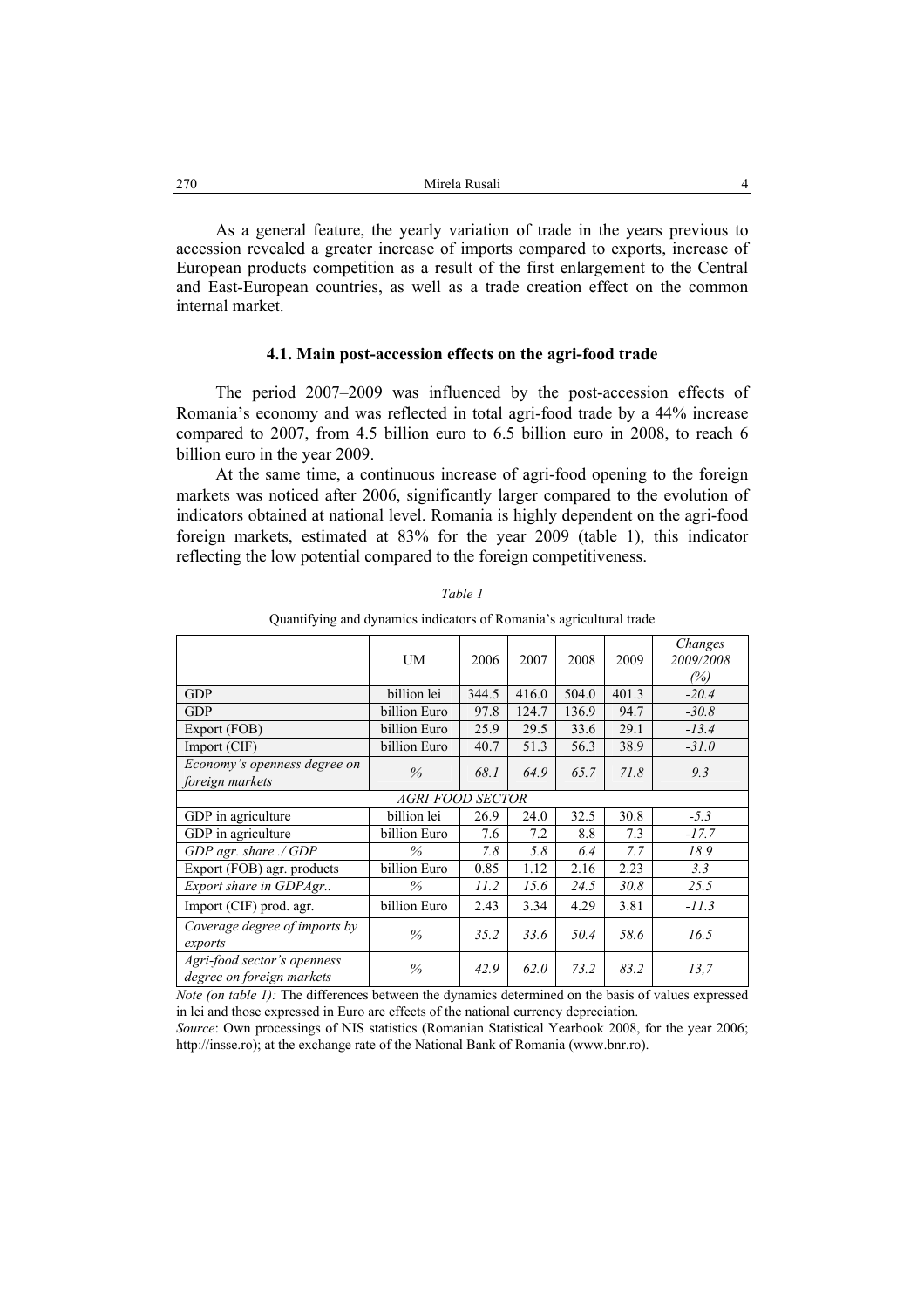

Figure 1. Trends and changes in Romania's agri-food foreign trade, in the period 2007–2009.

The trade and foreign exchange policies in the last period contributed to obtaining high levels of imports coverage by exports, though lower than those in national economy. In the year 2009, the agri-food imports coverage by exports was 58.6%, up by 16.5% compared to 2008.

The exports of agri-food products increased each year, accounting for 1.122 billion Euro in the year 2007 and 2.233 billion Euro in the year 2009. The importance of agri-food exports in GDP in the agricultural sector increased from 11.2% in 2006, and 15.6% in 2007, to 30.7% in 2009. This increase was based on the increase in value of the supply of Romanian products on the foreign markets.

The imports also significantly increased, from 3.34 billion Euro in the year 2007 – up by 37% compared to 2006 – at the record historic value of 4.29 billion Euro in 2008; yet a slight attenuation trend was noticed in the year 2009, when imports totaled 3.8 billion Euro, down by 11.3% compared to previous year (fig. 1).

As a consequence, the balance of trade drastically deteriorated, summing up a significant deficit down to over -2.2 billion Euro in 2007; however, an attenuation trend of the trade deficit was noticed, from -2.1 in 2008, to -1.5 billion Euro in the year 2009.

As seen in fig. 2, the agri-food trade and balance structure reveals that, except for 2009 when a net export of crop products was noticed, in the remaining investigated period the agri-food trade balance was negative for all the chapters of aggregated products according to C.N.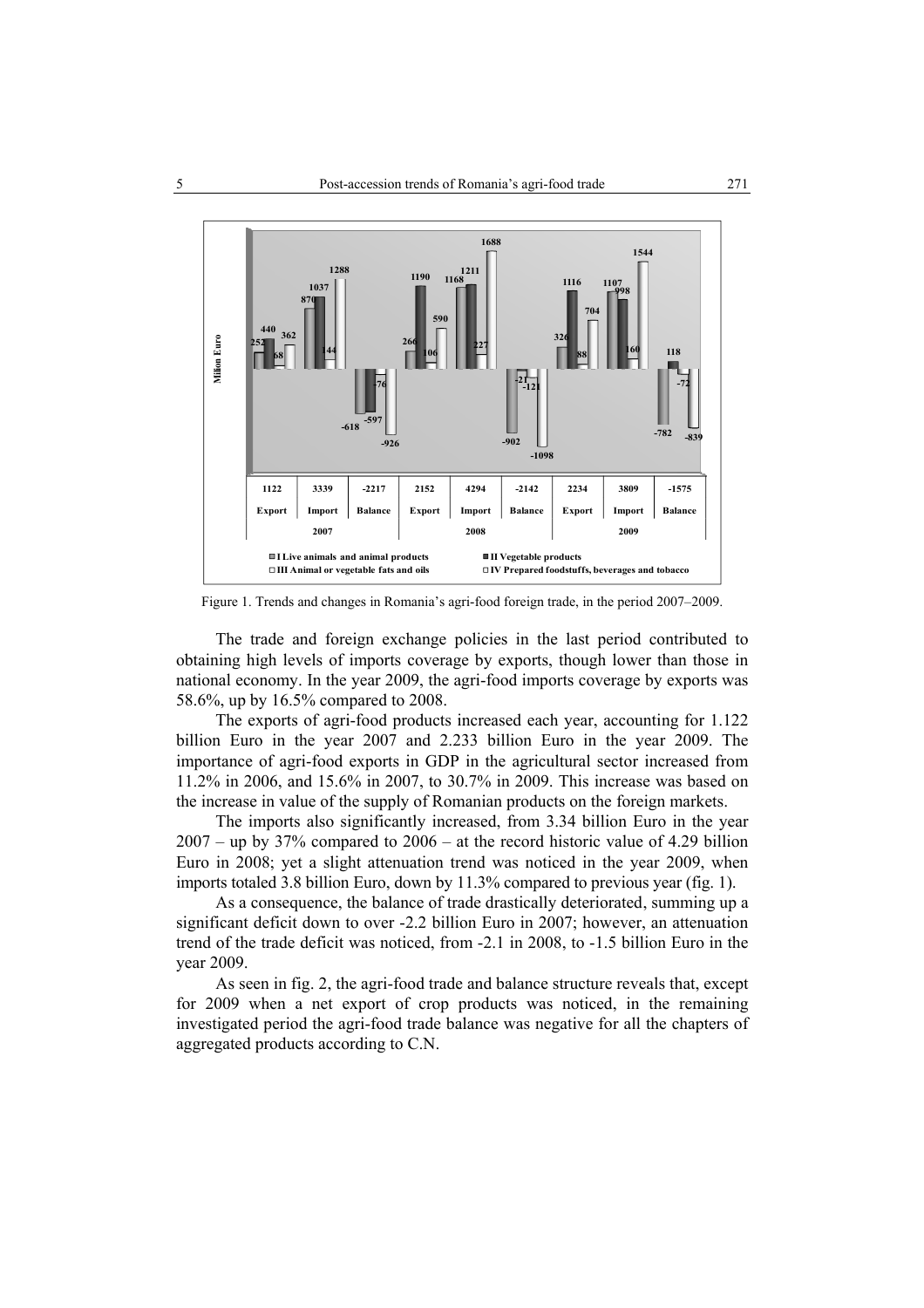

Figure 2. Structure of agri-food exports, imports and trade balance, by sections of C.N., in 2009.

The crop products accounted for half of the exports, worth 1.1 billion Euro, and 26% of imports, totaling 998 million Euro.

The trade deficit in the year 2009 was mainly due to Chapters IV and I. In chapter IV – *Prepared foodstuffs, beverages and tobacco*, which represented 46% in the trade balance, exports totaled 704 million Euro and imports 1.5 billion Euro. At the same time, chapter I – *Live animals and animal products* accounted for 43% of balance, totaling 326 million in exports and 1.1 billion Euro in imports.

The trade with products from Chapter III – *Animal or vegetable fats and oils*, also deficient, maintained a 4% share in trade flows and balance.

Compared to Romania's agricultural output value, the value of agri-food exports on the intra-Community market accounted for 9% in the year 2007. The most significant export and import flows, as trade values, were with Italy, Germany, Greece, Hungary, France and Netherlands, followed by Belgium, Austria and Poland.

At the same time, while all the Romanian agricultural products traded with EU-25 accounted for 50% in imports and 40% in exports before the accession, in 2007, the country's relations within the region increased as importance, reaching 73% in imports and 70% in exports, while the imports absorbed by Romania from third countries (except for Turkey) reveal a market share loss (fig. 3).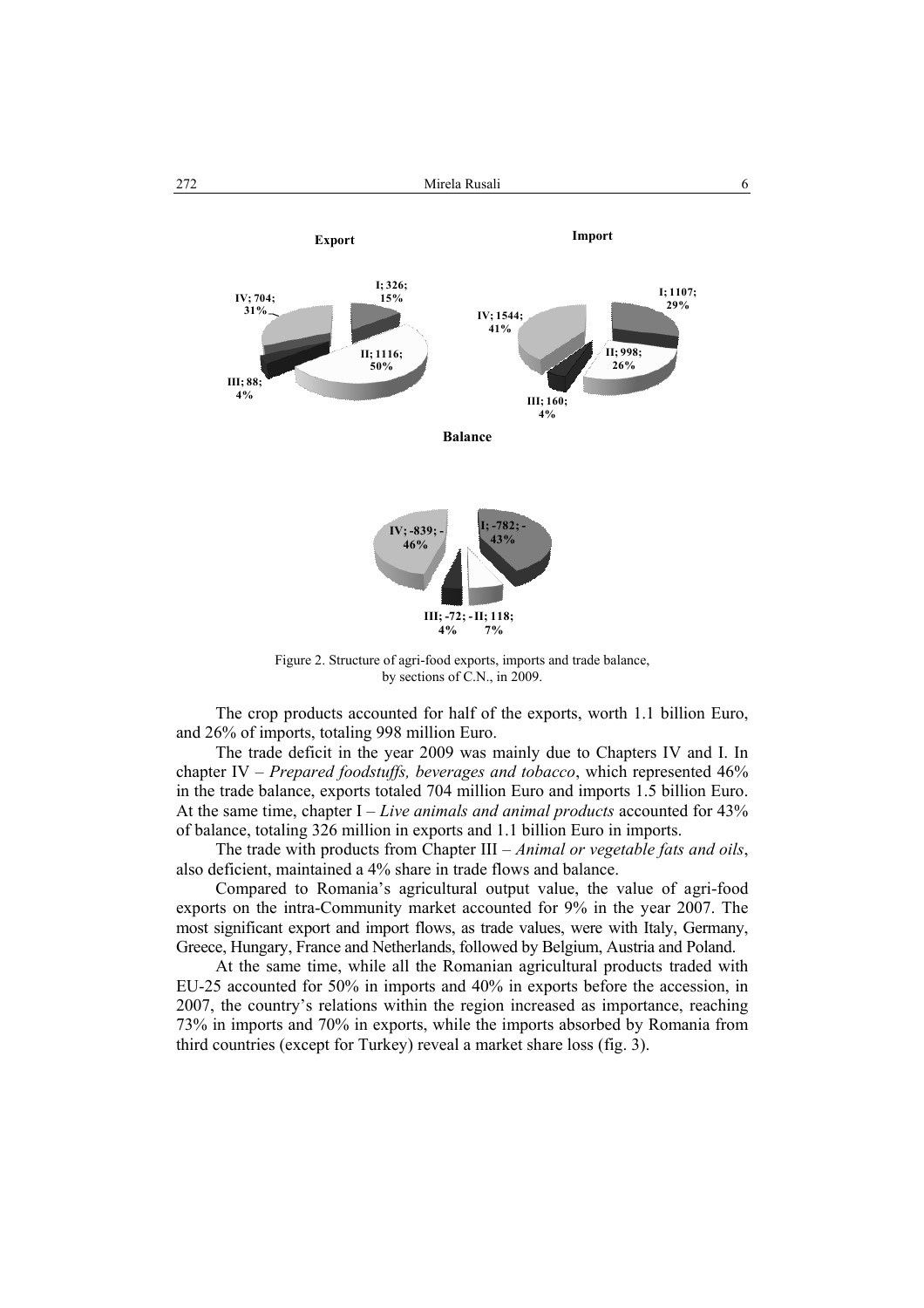

*Note: MERCOSUR = Argentina, Brazil, Paraguai, Uruguay, Venezuela; MEDA = Syria, Egypt, Tunisia, Lebanon, Morocco, Algeria, Jordan, Israel.*

Figure 3. Changes in the share of agri-food imports from EU, compared to third countries

EU, Romania's main trade partner in the last 10 years, accounted for 70–78% of the exports of Romanian agri-food products; at the same time, the importance of the region as source of imports absorbed by Romania increased from 73% in 2007 to 81% in 2009 (Fig. 4).



Figure 4. UE share in Romania's agri-food trade, by sections of C.N.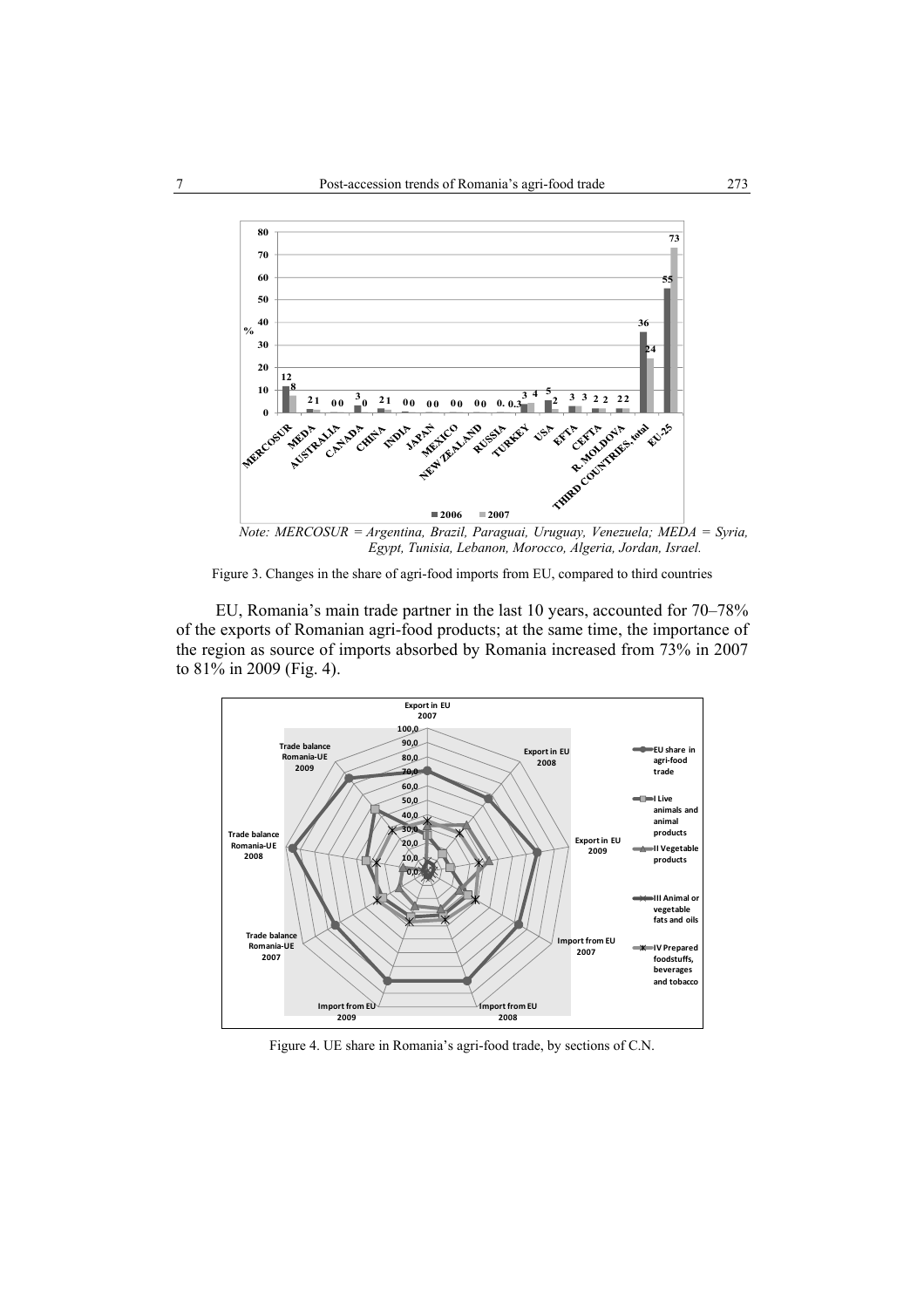| 274<br>Mirela Rusali |  |
|----------------------|--|
|----------------------|--|



The trade balance with EU continued to be deficient in all categories of products (Fig. 5) and in the main groups of products aggregated by NC sections.

Figure 5. Trends in Romania's agri-food foreign trade with the EU, in the period 2007–2009.

Net exports to EU Member States were found only in the products from groups: 01 – *Live animals*, 10 – *Cereals*, 12 – *Oilseeds* and 24 – *Tobacco and tobacco substitutes*. Among these, for the products from the live animals group, the exports were maintained at 136 million Euro on the average, but imports had a growth index of 248% in 2009 compared to 2007, respectively, from 47 to 117 million Euro. In the year 2009 the value of the exports of cereals totaled 361 million Euro, while the imports 228 million Euro. In oilseeds, in which exports were up by almost four times compared to 2007, were worth 317 million Euro in 2009, while imports, which increased by 70%, totaled 105 million Euro. In tobacco, the exports increased three times, with a value of 348 million Euro, while imports totaled 126 million Euro.

### **4.2. The quality of agri-food foreign trade, by the unit value index**

According to the presented methodology, the results of the analysis revealed that the agri-food products in which low average values of exports were found in 2009, indicating a low quality, are those included under the sections: 01 – *Live animals*; 09 – *Coffee, tea, mate and spices;* 10 – *Cereals*; 11 – *Products of the milling industry, malt, starch*; 12 – *Oleaginous seeds and fruits, medicinal or industrial plants, straw and forage;* 14 – *Plaiting materials and other products of vegetable origin;* 15 – *Animal or vegetable fats and oils*; 22 – *Beverages, spirits & vinegar*; 23 – *Residues and waste from food industries* (Fig. 6).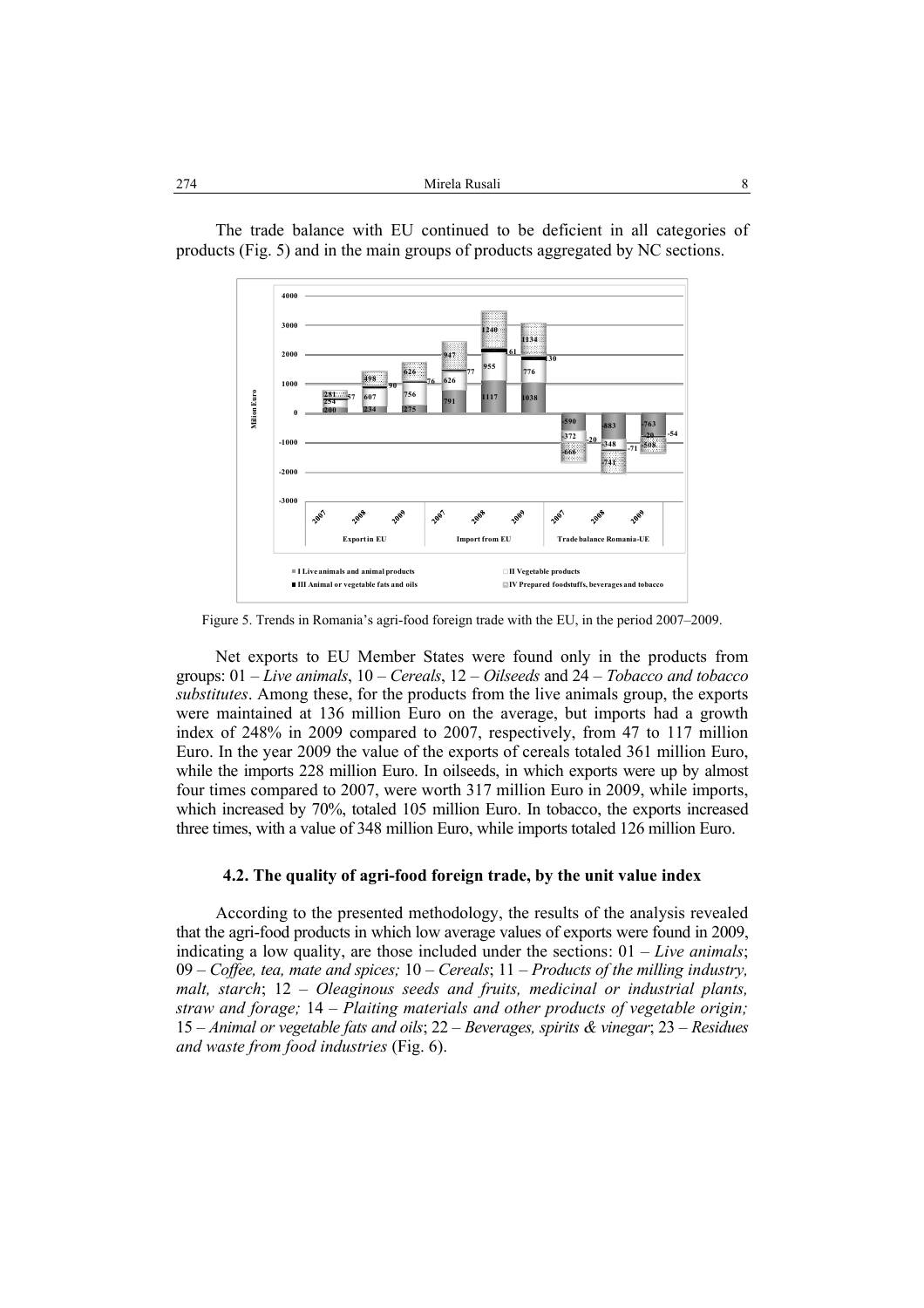At the same time, products sold at high prices on foreign markets, revealing high-quality exports and specialization level, were those placed in the sections: 03 – *Fish and crustaceans*; 07 – *Edible vegetables, roots and tubers*; 08 – *Edible fruits*; 24 – *Tobacco and manufactured tobacco substitutes*, in which the indices had the highest values. The products aggregated under the following sections also fall into this interval: 02 – *Meat and edible offal*; 04 – *Milk and dairy products, birds' eggs, natural honey;* 06 – *Live plants and flower products*; 16 – *Preparations of meat and fish*; 17 – *Sugar and sugar confectionery*; 21 – *Miscellaneous edible preparations*. The above-mentioned products accounted for 32% of Romania's agri-food exports, falling into the vertical integration range, while the share of lower quality products was double, i.e. 63%.



Figure 6. Unit value indices in Romania's agri-food trade, in the period 2007–2009.

The results of the analysis of products corresponding to horizontal trade integration identified the following groups of products included in this interval: 05 – *Other products of animal origin*; 13 – *Gums, resins and other vegetable saps and extracts*; 18 – *Cocoa and cocoa preparations*; 19 – *Preparations of cereals, flour, starch; pastry*; 20 – *Preparations of vegetables, fruits*. These categories of products that mainly include processed agri-food products had a very low share in exports, i.e. 5%.

According to the applied theory, the horizontal integration corresponding to the trade with goods having similar qualities as well as other important characteristics for consumers, is mainly determined by the economies of scale and by the consumers' preferences. On the other hand, the vertical integration corresponds to the trade with final goods having different qualities and prices or trade with final and intermediary goods produced in the same sector, being determined by the endowment in factors, which creates comparative advantages.